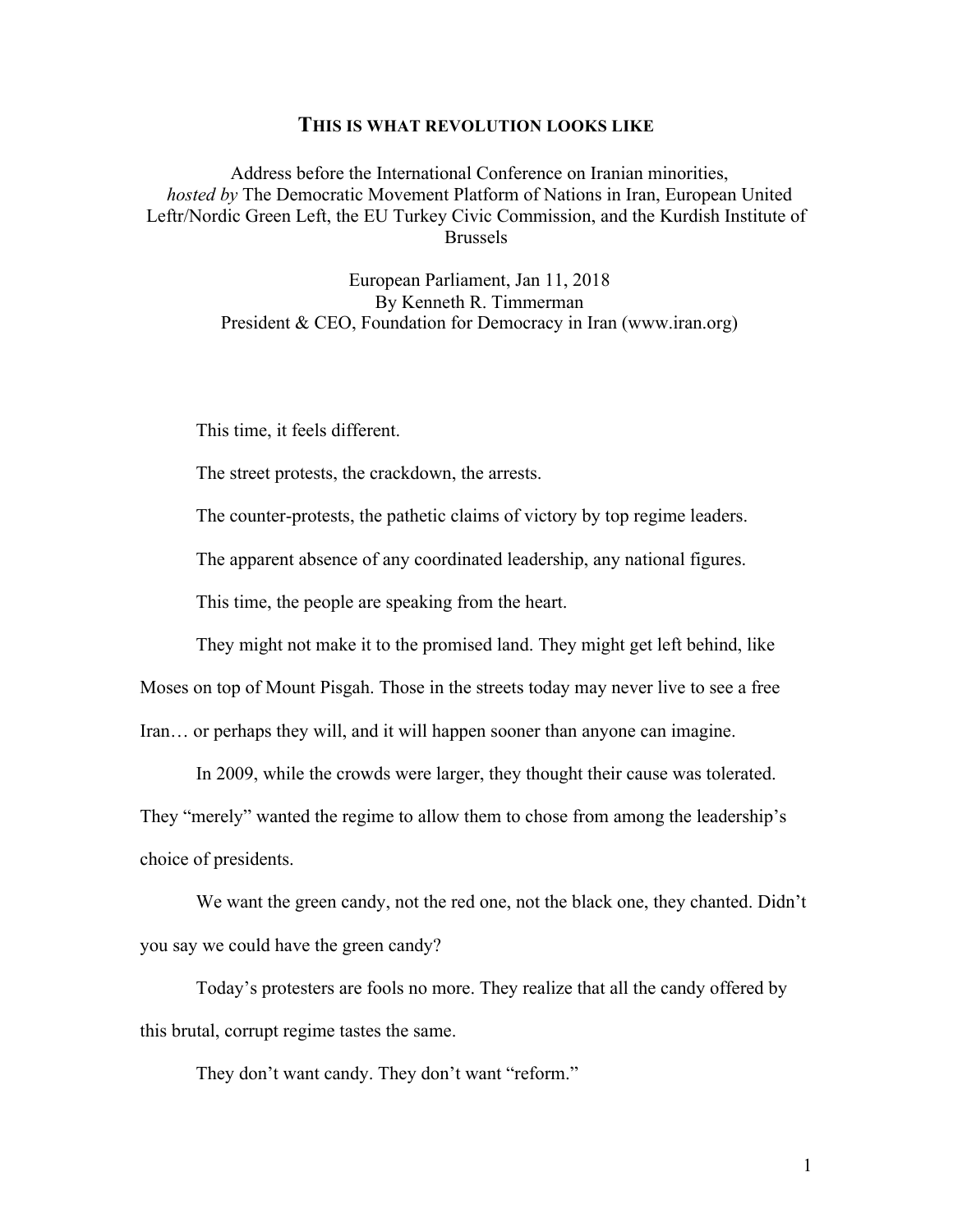They want freedom.

And that's the first big difference between today and 2009.

Today's protestors have understood there can be no saving this regime. They don't want the smiley face, the happy turban, the green candy.

Just listen to the slogans: it's "death to the dictator," not "where is my vote?"

The second big difference between today's protests and those of 2009: they are happening all over the country, not just in Tehran and a handful of big cities.

The protests began, we are told, in Mashad, a stronghold of the regime. They spread that first day to nearby Nishapour and Kashmar.

On the second day, protests erupted in Kermanshah, Sari, Ilam, and Hamadan in the west; Rasht in the north; Qom and Qazvin in the center; but also in Zahedan in Sistan va Baluchestan in the east.

On the third day, it was the explosion: Busheir, Izeh, Bandar Abbas, Shiraz, Arak, Zanjan, Malayer, Urmia, Gorgan, Khorramabad, Amol, Mashad and Tehran.

We heard reports of unscheduled aircraft flying inside Iran. Some thought regime leaders were fleeing. Now it appears that the regime was moving anti-riot troops out of their home areas.

Even basijis don't want to thump their brothers or their cousins if they can help it, especially since many of the protestors came from the same social background as the core supporters of the regime: rural and urban poor, the unemployed and underemployed, the *mostazafin*.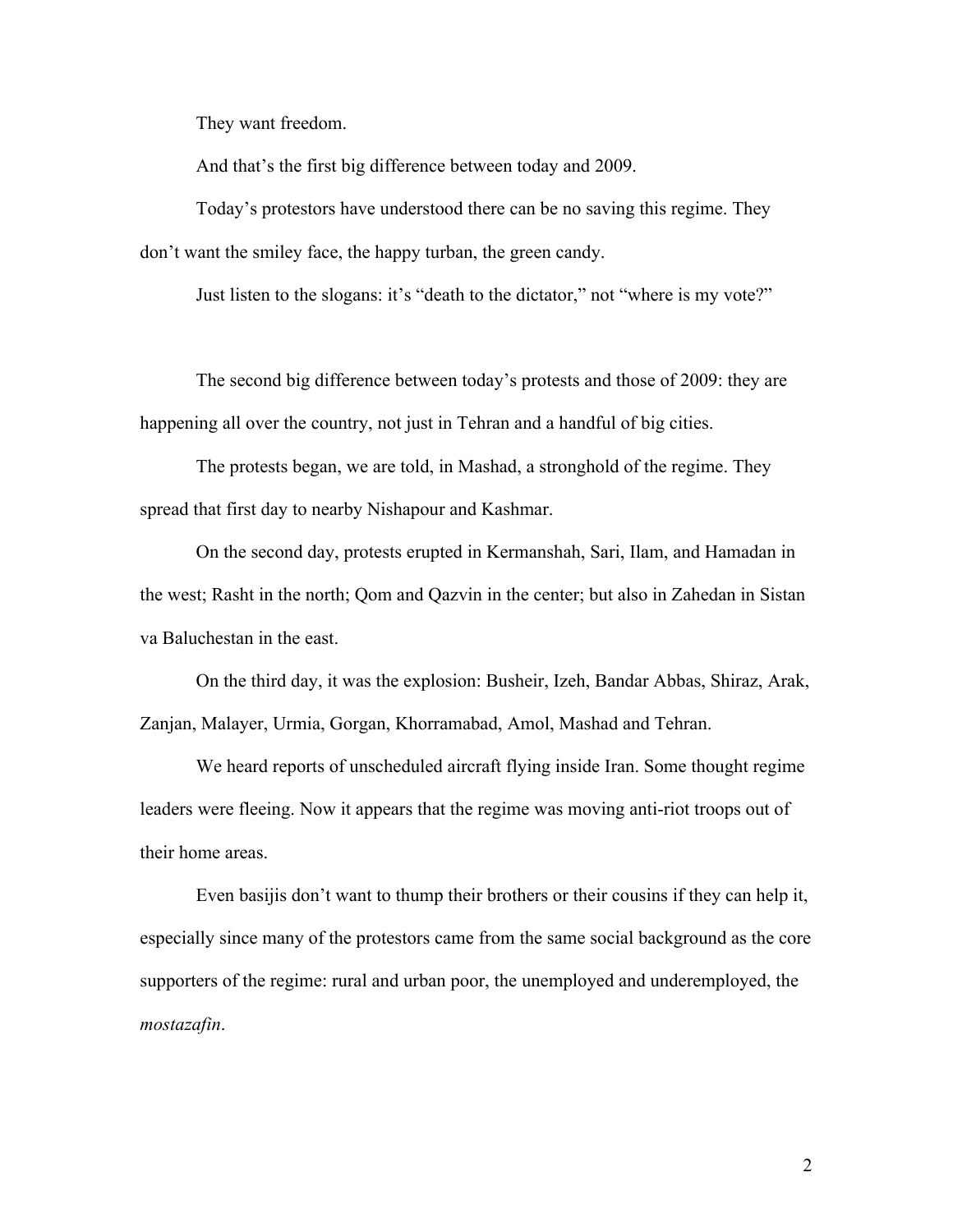These were supposed to be the most loyal supporters of the Islamic regime, and here they were chanting "Death to the Dictator," and blasting regime leaders for their corruption, for amassing huge personal fortunes with no visible signs of income, for wasting the people's money on foreign wars when many of them had no clean water to drink at home.

This is how the revolution starts.

But most significant of all, in my view, is the fact that the protests erupted in areas of Iran that have not joined previous rounds of public discontent: Kurds, Azeris, Ahvazis, Balouchis and other Iranian minorities joined common cause for the first time with Persians and Shias.

Evil spirits who seek to confuse the issue often pit Iran's nationalities against the Persians. They accuse this party or that party of "separatism."

But that assumes that the current regime is Persian or Iranian nationalist. It is not.

Who can forget the response Ayatollah Khomeini gave to a reporter in January 1979 when asked what he felt about returning to Iran from exile. "*Hichi,"* Khomeini said.

"Nothing."

This is a fundamentalist, Shiite Muslim dictatorship that has little to do with "Iran."

YOU are "Iran," not Ayatollah Khamenei, or his Islamic Revolutionary Guards Corps.

You the people, in all your glorious diversity, your many languages and traditions. You are the Iran everyone can be proud of.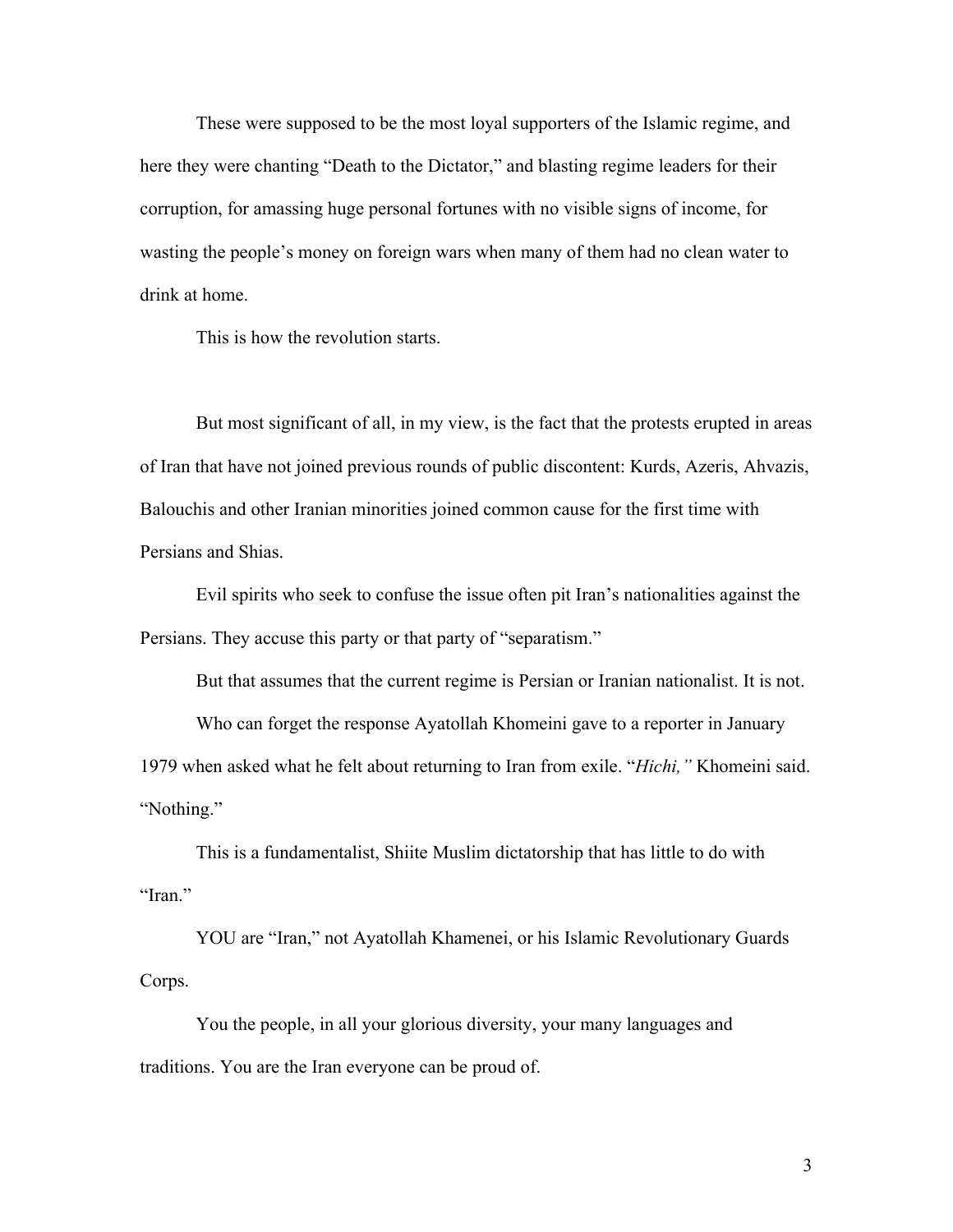I like to tell my friends – many of you in this room - about the American experience.

Our democracy has changed and evolved over our 242 years.

Black Americans were still slaves when we won our freedom from Britain. Women couldn't vote. The U.S. Senate did not exist. We did not have federal income tax, or even a Navy!

But we did have our founding principles. And they are enshrined in this very compact document, the Constitution of the United States of America.

It contains just 4,543 words – including the signatures! The original version was written on just four sheets of paper.

It starts off with these words: "We the People," and enshrines two very important principles, which remain unwavering and unchanged: the rights of individuals, and the limits of government.

Many countries since 1776 have written long, flowery constitutions to disguise the tyrannical powers of government over its citizens. Our constitution, the U.S. constitution, is the only one that explicitly puts limits on government, and reserves all other rights for the people, individually and in their states.

Iranians will debate long and hard over what form of government you want to see in your country in the future.

And that is a good thing.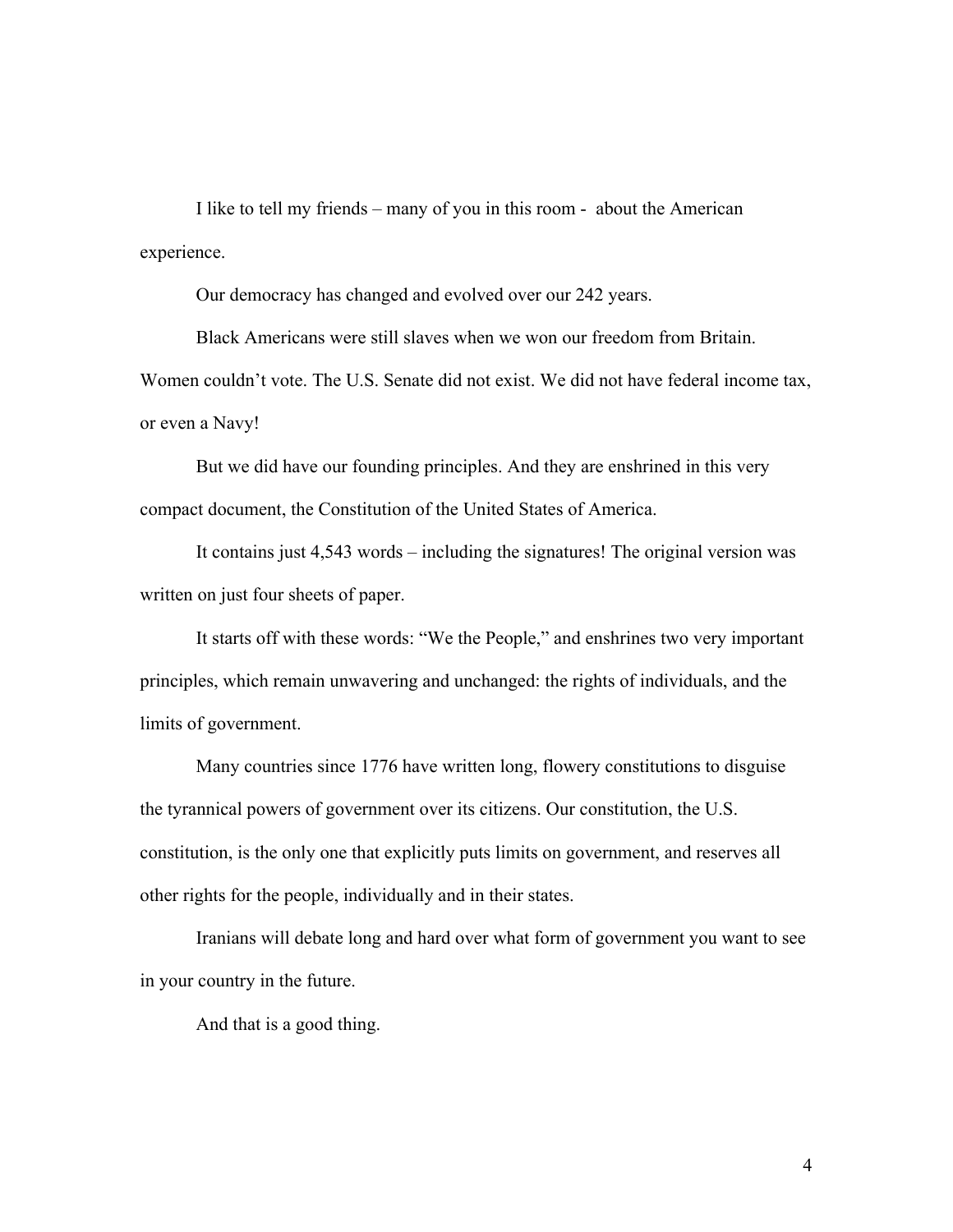There is a balance between individual and group rights, and I have no doubt you will discuss that vigorously and often.

If you are a Kurd, your individual rights include the right to speak and teach your children in your own language. The same goes for Balouchis, Azeris, Ahwazis and other national groups.

This doesn't mean you are not just as Iranian as anyone else. But it does mean that Iran must respect You, the People, and guarantee your rights.

Friends in Iraqi Kurdistan, asked me some months ago what I thought about their upcoming referendum.

"If you have an independent state, and that state becomes a dictatorship, or a state run by two families, are you better off than if you are citizens of Iraq with full political and civil rights?" I said to them.

I argued that autonomy was the option minorities seek when they live in failed states. The first option is always to seek equal protection and equal opportunity under the law.

If, of course, that is possible.

Iran is clearly a failed state. And as the protestors nation-wide have shown in recent weeks, there is nothing this failed Islamic state has to offer the people of Iran. Nothing, except its own passing.

They need to go.

And we in the West need to help the people of Iran achieve that victory.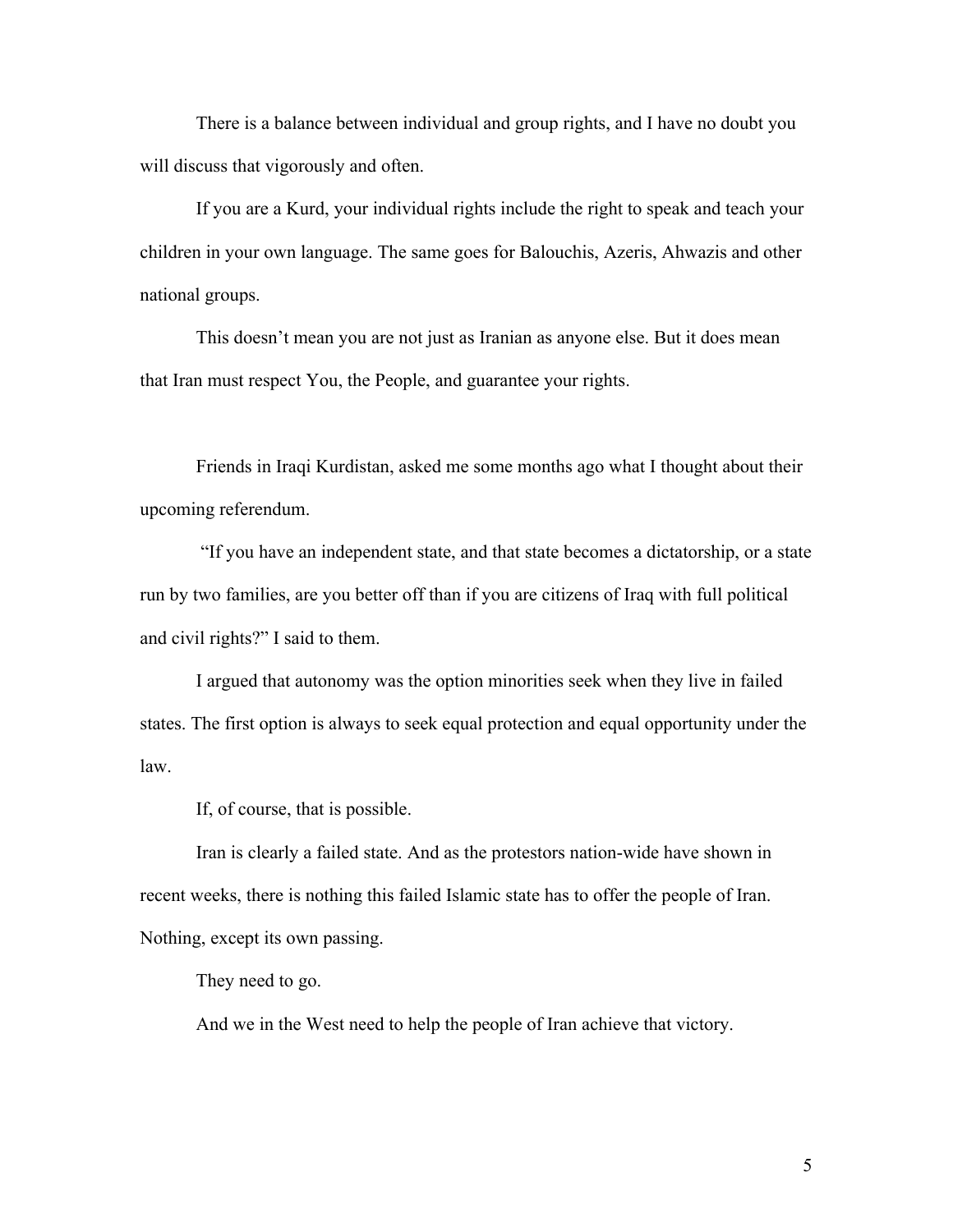You have seen the tweets from President Trump. You have heard the speech from our UN ambassador, Nikki Haley. For the first time, we have a U.S. government that clearly, without the slightest ambiguity or reservation, supports the people of Iran against its tyrannical government.

We are with you, the President of the United States has said.

This is no game of whispers, no British or Rasputin-style conspiracy.

He said it openly, in public. Repeatedly. "We are with you."

Now, what does that mean?

I believe the first thing the United States can and should do is to provide unfettered Internet service to the people of Iran. You need to be able to communicate amongst yourselves and with the world, so the world can watch and the regime cannot kill in darkness.

Congress is currently discussing a new law that would require the Treasury Department to publish lists of assets belonging to the so-called Supreme Leader and top regime officials.

Ayatollah Khamenei controls a financial and industrial empire estimated to be worth \$95 billion. Ninety-five billion dollars! How did this Mullah Nasreddin, who used to travel from village to village on a donkey celebrating marriages, amass such a fortune?

And, of course, he's not alone. Hashemi-Rafsanjani, a pistachio farmer, was said to have become the richest man in Iran. That's a lot of pistachios! The chief of national police, General Ahmadi Moghaddam, has \$400 million tucked away in South Korea. Qalibaf, the Larijanis, Nateq-Nouri, Mohsen Rezai, Jafari, Shahroudi and so many more all have fat foreign bank accounts. How so?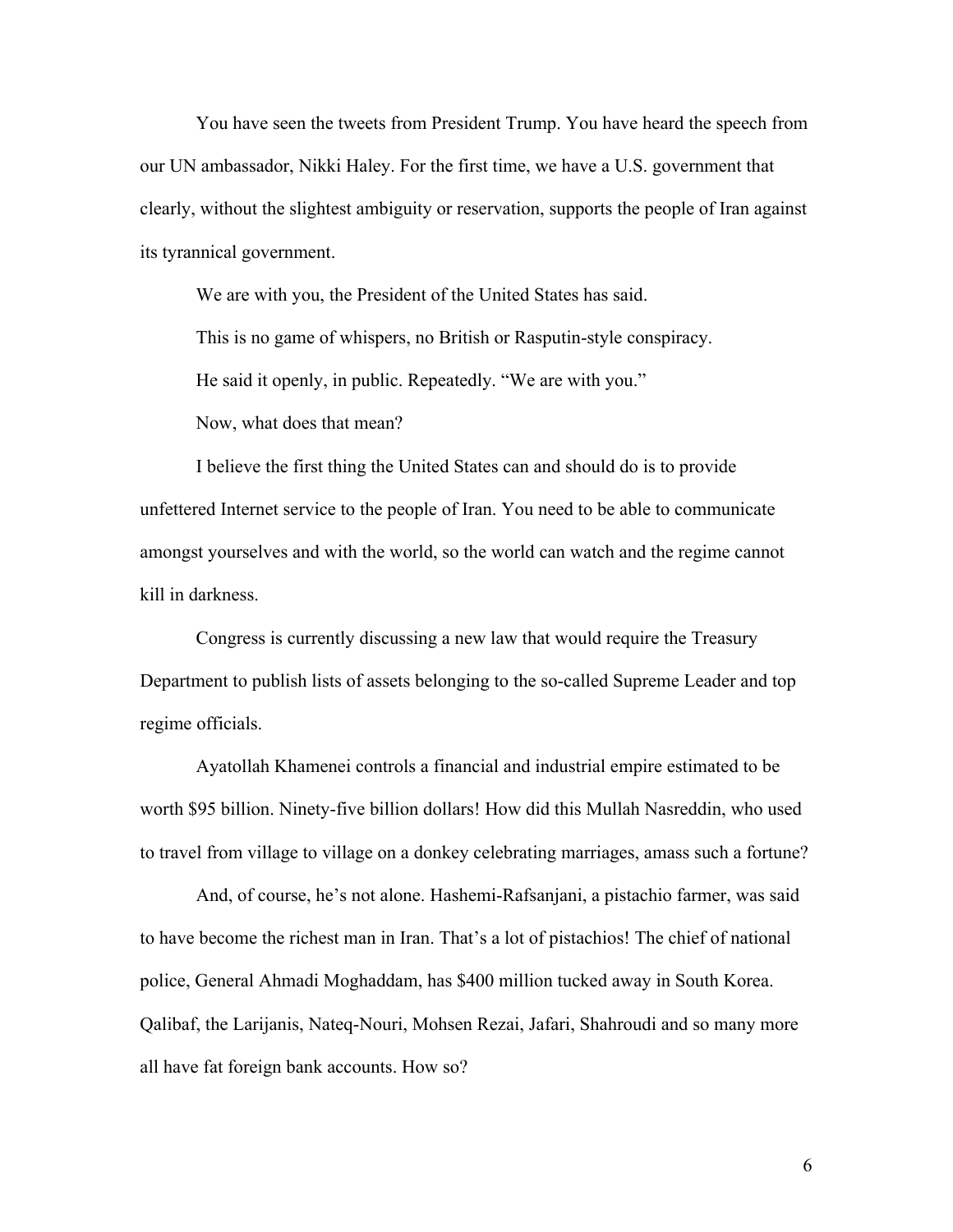So I applaud Congress for instructing Treasury to shed some light on the corruption of regime leaders.

But Treasury can do more. They should immediately remove PJAK from their list of terrorist organizations. After all, Treasury designated PJAK in February 2009 on orders from then-President Obama, as a favor to the Islamic regime in Tehran.

Obama is no longer President.

Donald Trump is President. He can and should instruct Treasury to remove PJAK just as quickly.

And the U.S. can do much more to help the people of Iran. Through international institutions and help from our friends in Europe, they can ban the travel of regime officials engaged in human rights violations. Let them get treated for their diseases in North Korea, not Germany. They can increase the diplomatic isolation of the regime, not entertain their foreign minister. They can restrict the operations of Iran Air, Mahan Air, and other regime-controlled carriers being used to support regime terrorism at home and abroad.

They can interdict Iranian ships carrying weapons to Yemen.

They smash the "land-bridge" from Iran to Syria and south Lebanon.

The United States must help you, diplomatically, politically, economically, and tactically.

There is no shame in acknowledging you need help.

America did not win our freedom against the tyrannical British king by ourselves. In our darkest hour, we had help from abroad, from the French fleet and Lafayette.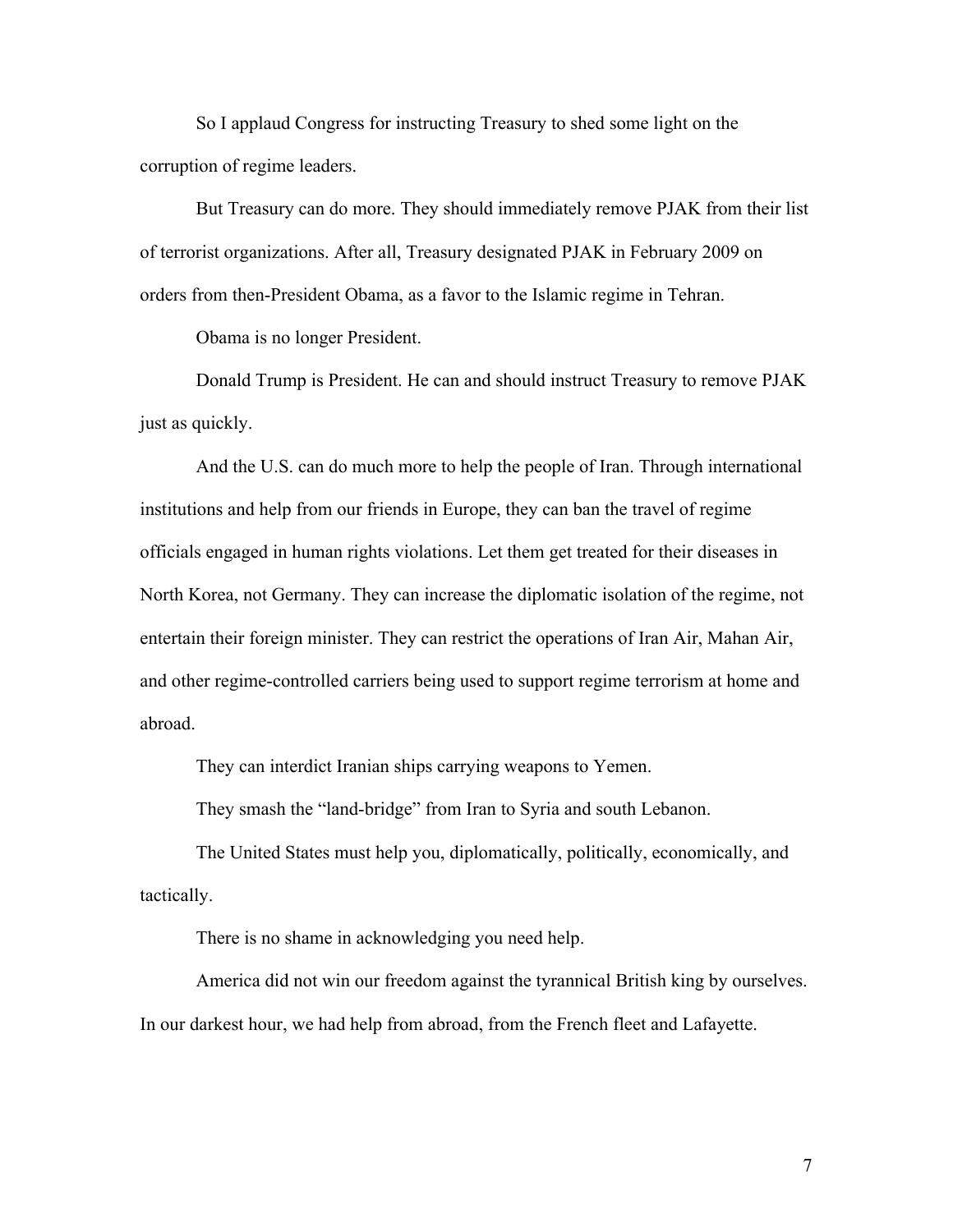This war will not be fought with navies, or even an air force. It will be fought on the ground by armies of freedom fighters, using their brains, their voices, and their feet.

In a country where the regime has a monopoly on the tools of violence, it would be foolish to use their own weapons against them.

But let no one mistake non-violent protest for weakness.

On the contrary. Non-violence is not for sissies.

A non-violent army has citizen-privates, and platoon-leading sergeants, and company-leading lieutenants. It has a general staff, and a logistics corps.

Does this movement have a commander-in-chief?

If so, we haven't seen him. And for now at least, I believe that's an advantage.

I believe your leaders will emerge from the ground up, not the top down.

That's what makes this revolution so special, so different.

That's what gives me hope for the future of Iran.

Imagine a world without this wretched Islamic state in Iran. First, as Iranians, imagine being able to return to your country, to reunite with your families, to pursue your dreams without fear.

We all have seen what Iranians in exile can achieve overseas. Imagine the creative genius of Iranians unleashed inside your own country without brutal, corrupt leaders to steal the fruits of your labor.

Imagine holding up your Iranian passport in pride when you travel.

Imagine inviting your friends to visit your ancestral home.